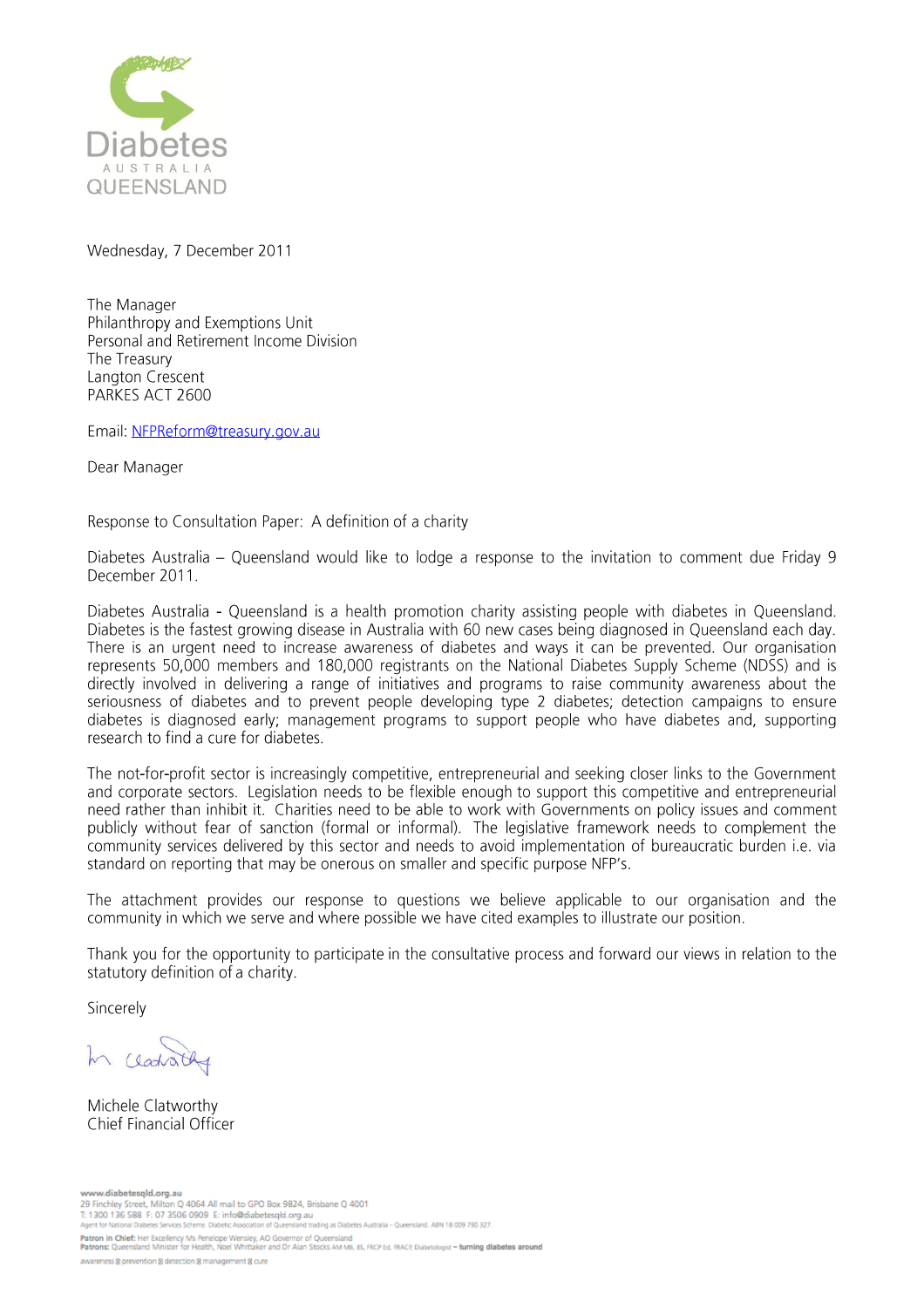| <b>Responses to Consultation Questions</b> |                                                                                                                                                                                                                                                                                                                                                                                                                                                                                                                                                                                                                                                                        |  |
|--------------------------------------------|------------------------------------------------------------------------------------------------------------------------------------------------------------------------------------------------------------------------------------------------------------------------------------------------------------------------------------------------------------------------------------------------------------------------------------------------------------------------------------------------------------------------------------------------------------------------------------------------------------------------------------------------------------------------|--|
| <b>Question No.</b>                        | <b>Question and Answer</b>                                                                                                                                                                                                                                                                                                                                                                                                                                                                                                                                                                                                                                             |  |
| 1.                                         | Are there any issues with amending the 2003 definition to replace the 'dominant<br>purpose' requirement with the requirement that a charity have an exclusively<br>charitable purpose?                                                                                                                                                                                                                                                                                                                                                                                                                                                                                 |  |
|                                            | We are of the opinion that replacing the 'dominant purpose' requirement with an<br>exclusively charitable purpose will adversely affect charities. Every charity needs to<br>have the flexibility to conduct minor or ancillary activities from time to time which are<br>not, strictly speaking, charitable, but assist the achievement of the dominant<br>charitable purpose. Such minor activities should not jeopardise the entire charity's<br>endorsement.                                                                                                                                                                                                       |  |
|                                            | Requiring charities to monitor such minor activities to avoid jeopardising the entire<br>charity's endorsement could also, in itself, be a costly exercise.                                                                                                                                                                                                                                                                                                                                                                                                                                                                                                            |  |
|                                            | Further, with the very real current problem of donor fatigue, charities are nowadays<br>required to be innovative and entrepreneurial in their fundraising activities. They,<br>therefore, need the flexibility to be able to conduct these minor, non-charitable but<br>ancillary, activities from time to time.                                                                                                                                                                                                                                                                                                                                                      |  |
|                                            | For example, Diabetes Australia – Queensland (DAQ) may have been donated<br>some land by a donor. DAQ receives professional advice that subdividing that land<br>and selling off the subdivided lots will create a greater financial return to DAQ than<br>merely selling the land in its consolidated form. The activity of subdividing land is<br>not, in itself, charitable. However, in this instance, it will generate more income,<br>which will assist DAQ in achieving its dominant purpose of assisting people<br>suffering from diabetes. DAQ should be permitted to carry out this one off<br>subdivision without endangering its endorsement as a charity. |  |
|                                            | To a large extent charities rely on donations to deliver their services but on occasion<br>donations may come with conditions. In meeting those conditions it may require<br>activities that could endanger e.g. DAQ's endorsement status as a charity. This<br>may result in DAQ being in the position of having to refuse donations that may be in<br>themselves deemed not to be charitable activities which in turn puts at risk DAQ's<br>ability to achieve its dominant purpose.                                                                                                                                                                                 |  |
| 2.                                         | Does the decision by the New South Wales Administrative Tribunal provide<br>sufficient clarification on the circumstances when a peak body can be a charity or is<br>further clarification required?                                                                                                                                                                                                                                                                                                                                                                                                                                                                   |  |
|                                            | We agree with the recommendation that additional clarification is required on when<br>a peak body can be a charity. There are many peak bodies in Australia which need                                                                                                                                                                                                                                                                                                                                                                                                                                                                                                 |  |

٦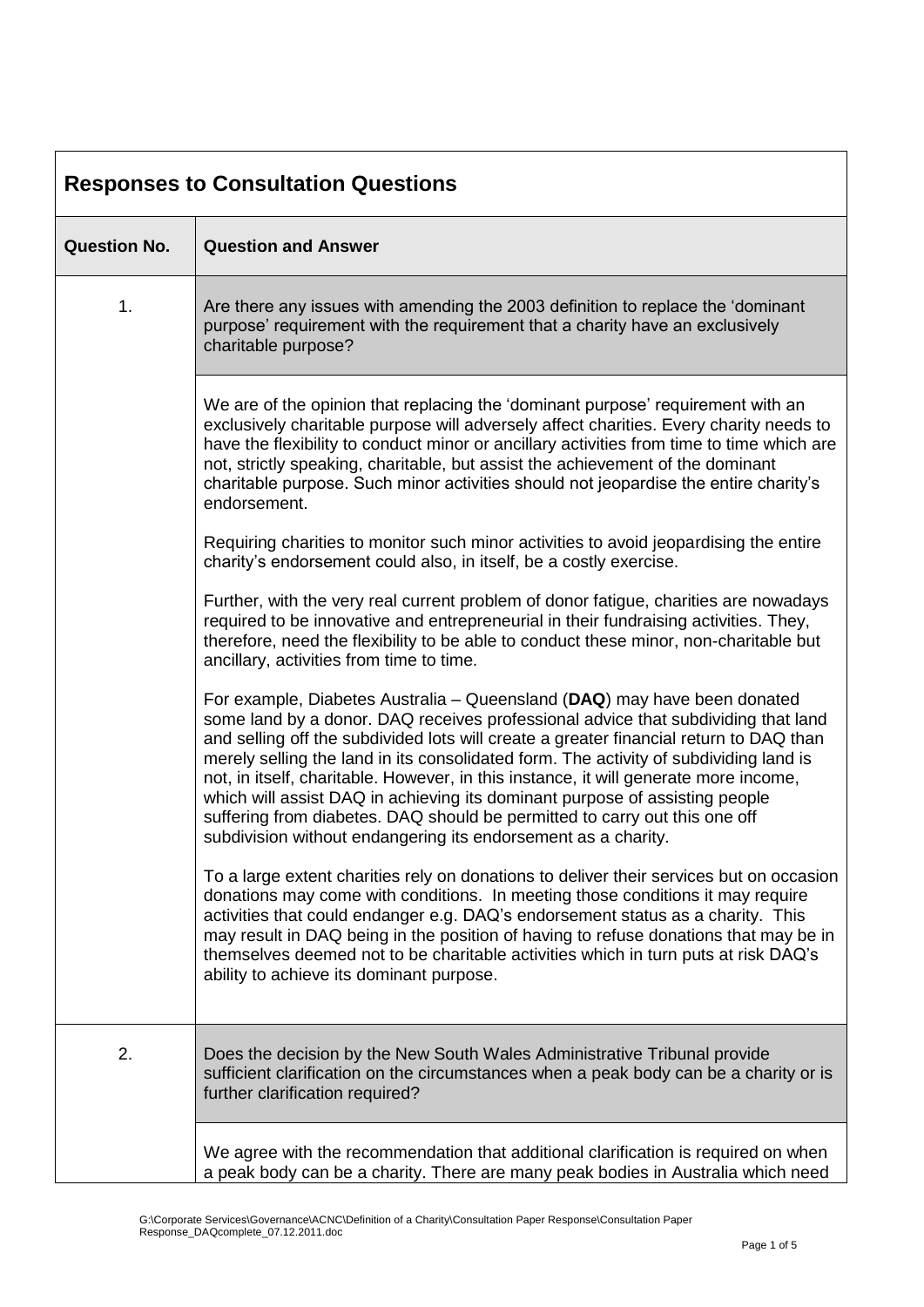| <b>Responses to Consultation Questions</b> |                                                                                                                                                                                                                                                                                                                                                                                                                                                                                                                                                                                                                                                                 |  |
|--------------------------------------------|-----------------------------------------------------------------------------------------------------------------------------------------------------------------------------------------------------------------------------------------------------------------------------------------------------------------------------------------------------------------------------------------------------------------------------------------------------------------------------------------------------------------------------------------------------------------------------------------------------------------------------------------------------------------|--|
| <b>Question No.</b>                        | <b>Question and Answer</b>                                                                                                                                                                                                                                                                                                                                                                                                                                                                                                                                                                                                                                      |  |
|                                            | to be charitable to survive and the lack of clarity could easily cause problems and<br>uncertainty in this regard.                                                                                                                                                                                                                                                                                                                                                                                                                                                                                                                                              |  |
|                                            | Peak bodies assist charities in various fashions by providing different services. Thus<br>the existing NSW Administrative Tribunal decision does not provide sufficient<br>direction as to whether all such services being provided by peak bodies are<br>charitable. (This could be exacerbated by introducing an 'exclusive charitable<br>purpose' requirement.) The more guidance which is provided, the less likely it is that<br>a peak body will need to litigate to receive satisfactory clarification.                                                                                                                                                  |  |
|                                            | DAQ is a member of a peak body, which is Diabetes Australia. Diabetes Australia is<br>a national federated body comprising state and territory organisations (of which<br>DAQ is one) supporting people with diabetes and those professional and research<br>bodies particularly concerned with the treatment and prevention of diabetes. Many<br>charities are part of a federated structure, which is inevitable in a country with not<br>only a federal jurisdiction, but also eight other state/territory jurisdictions. Many<br>charities need the benefits which arise from being part of a federated structure with<br>a national peak body at the head. |  |
|                                            | If there is uncertainty over whether or not a peak body can be charitable, one of two<br>situations will arise:                                                                                                                                                                                                                                                                                                                                                                                                                                                                                                                                                 |  |
|                                            | (a) the peak body will no longer be able to exist, meaning that state/territory<br>bodies will have to find additional resources to replace the services once<br>provided by the peak body; or                                                                                                                                                                                                                                                                                                                                                                                                                                                                  |  |
|                                            | (b) the peak body will have to pay various taxes, which will inevitably be passed<br>onto the state/territory body members in the form of increased membership<br>fees, meaning that the state/territory members will have fewer resources to<br>dedicate to their own charitable activities.                                                                                                                                                                                                                                                                                                                                                                   |  |
| 5.                                         | Could the term 'for the public benefit' be further clarified, for example, by including<br>additional principles outlined in ruling TR 2011/D2 or as contained in the Scottish,<br>Ireland and Northern Ireland definitions or in the guidance material of the Charities<br>Commission of England and Wales?                                                                                                                                                                                                                                                                                                                                                    |  |
|                                            | Yes, further clarification should be included. The issue of 'public benefit' is an<br>important one, and therefore the more clarification that is provided, the less<br>uncertainty that resource-stretched charities will have to deal with.                                                                                                                                                                                                                                                                                                                                                                                                                   |  |
|                                            | An example of where there could be confusion surrounding 'public benefit' is where,<br>for instance, a charity provides intangible benefits, such as social, mental or spiritual<br>benefits (please refer to paragraph 74 of the Consultation Paper). DAQ is constantly                                                                                                                                                                                                                                                                                                                                                                                        |  |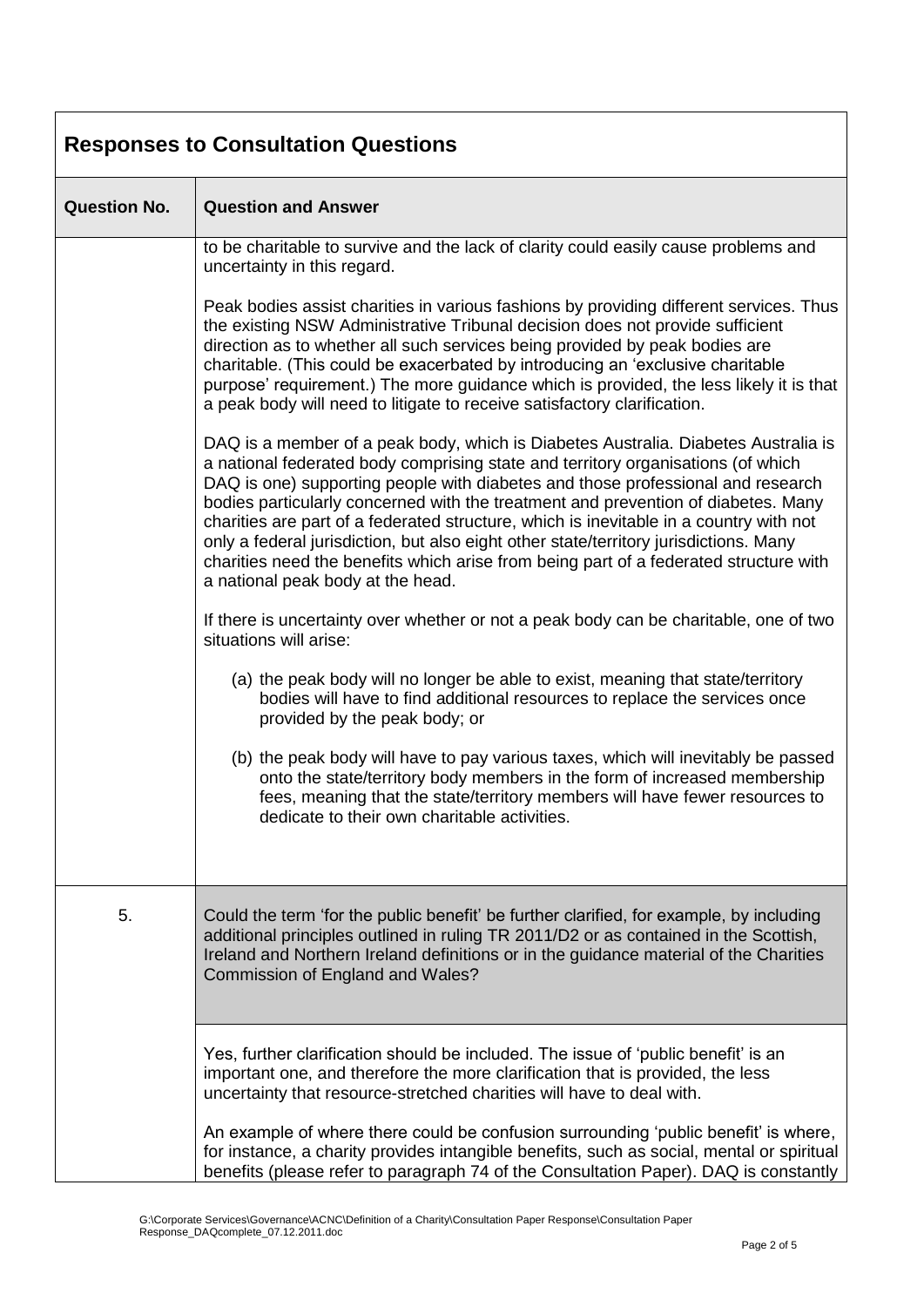| <b>Responses to Consultation Questions</b> |                                                                                                                                                                                                                                                                                                                                                                                                                                                                                                                                                                                                                                              |  |
|--------------------------------------------|----------------------------------------------------------------------------------------------------------------------------------------------------------------------------------------------------------------------------------------------------------------------------------------------------------------------------------------------------------------------------------------------------------------------------------------------------------------------------------------------------------------------------------------------------------------------------------------------------------------------------------------------|--|
| <b>Question No.</b>                        | <b>Question and Answer</b>                                                                                                                                                                                                                                                                                                                                                                                                                                                                                                                                                                                                                   |  |
|                                            | discovering new information about diabetes. As this new information comes to light,<br>DAQ attempts to address the newly discovered medical, social and mental<br>consequences to people with diabetes, which results in new services being<br>provided to those people with diabetes. DAQ should not need to be confused<br>concerning whether or not such services provide a benefit within the meaning of<br>'public benefit'. Further, DAQ should not be required to incur additional costs - each<br>time it introduces new services - to determine whether or not those new services<br>provide a benefit within the required meaning. |  |
| 6.                                         | Would the approach taken by England and Wales of relying on the common law and<br>providing guidance on the meaning of public benefit, be preferable on the grounds it<br>provides greater flexibility?                                                                                                                                                                                                                                                                                                                                                                                                                                      |  |
|                                            | To begin with, guidance material would be necessary as a minimum at the time the<br>Charities Bill becomes law. Common law could then be relied upon going forward to<br>interpret the Bill and the guidance material, providing the necessary flexibility<br>attached to the public benefit test.                                                                                                                                                                                                                                                                                                                                           |  |
| 10.                                        | Are there any issues with the requirement that the activities of a charity be in<br>furtherance or aid of its charitable purpose?                                                                                                                                                                                                                                                                                                                                                                                                                                                                                                            |  |
|                                            | No, there are no issues, so long as charities are permitted to carry on non-<br>charitable activities which are ancillary to their charitable activities (please refer to<br>our discussion under question 1 above). As explained, charities need a reasonable<br>amount of flexibility in the activities they undertake to be able to achieve their<br>charitable purpose both in the short term and in the long term.                                                                                                                                                                                                                      |  |
| 11.                                        | Should the role of activities in determining an entity's status as a charity be further<br>clarified in the definition?                                                                                                                                                                                                                                                                                                                                                                                                                                                                                                                      |  |
|                                            | We see no harm in further clarity being provided. It may be helpful for the clarity to<br>be the subject of some guidance papers, as opposed to in the legislation itself, to<br>avoid being too prescriptive.                                                                                                                                                                                                                                                                                                                                                                                                                               |  |
| 12.                                        | Are there any issues with the suggested changes to the Charities Bill 2003 as<br>outlined above to allow charities to engage in political activities?                                                                                                                                                                                                                                                                                                                                                                                                                                                                                        |  |
|                                            | The suggested changes are welcome as every charity should be permitted to lobby<br>and seek to influence government in relation to its charitable activities. It is quite<br>foreseeable that a charity would consider it to be in furtherance of its charitable                                                                                                                                                                                                                                                                                                                                                                             |  |

٦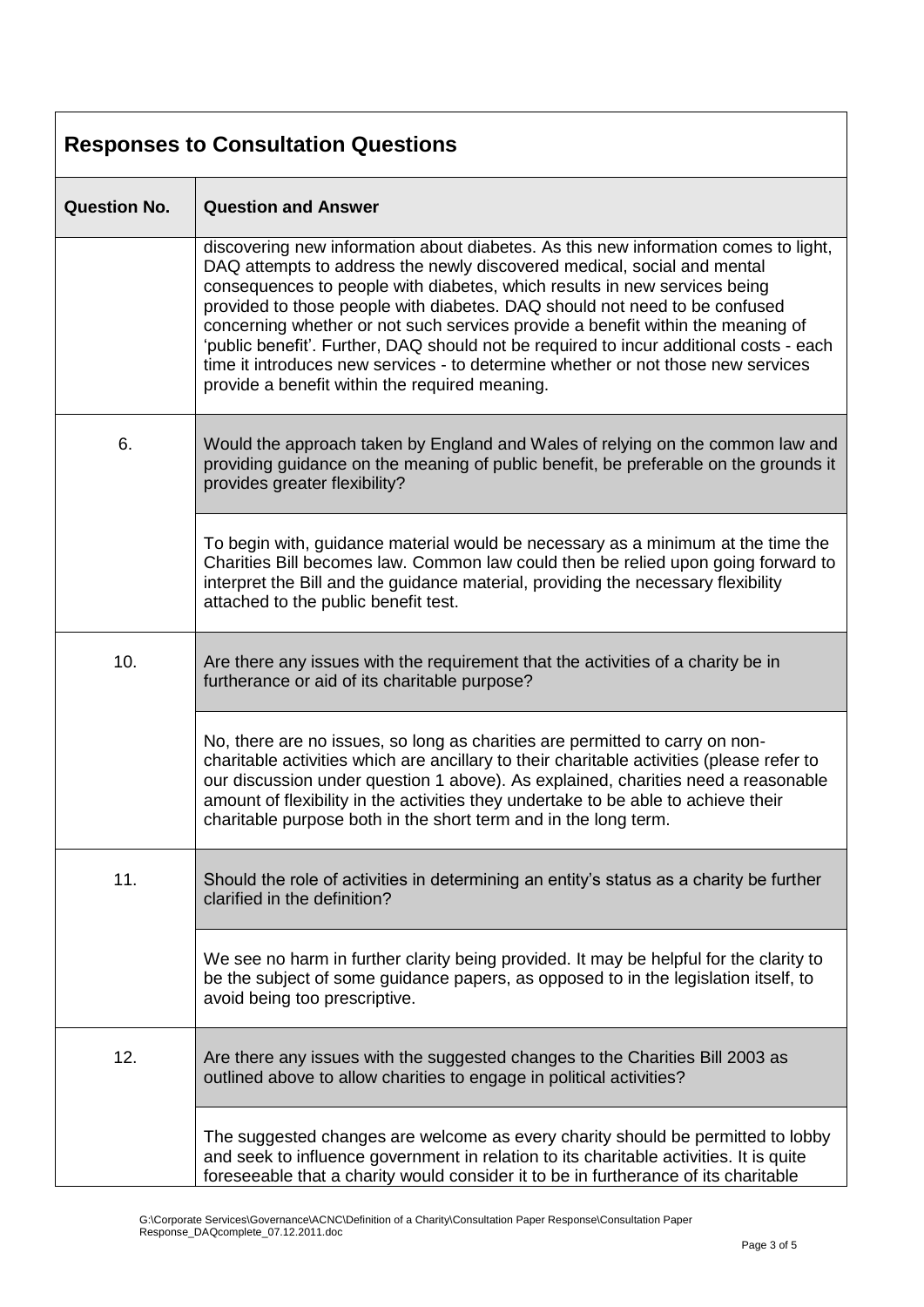| <b>Responses to Consultation Questions</b> |                                                                                                                                                                                                                                                                                                                                                                                                                                                                                                                                                                                                                       |  |
|--------------------------------------------|-----------------------------------------------------------------------------------------------------------------------------------------------------------------------------------------------------------------------------------------------------------------------------------------------------------------------------------------------------------------------------------------------------------------------------------------------------------------------------------------------------------------------------------------------------------------------------------------------------------------------|--|
| <b>Question No.</b>                        | <b>Question and Answer</b>                                                                                                                                                                                                                                                                                                                                                                                                                                                                                                                                                                                            |  |
|                                            | mission to attempt to change the law or government policy in relation to its cause.                                                                                                                                                                                                                                                                                                                                                                                                                                                                                                                                   |  |
|                                            | For example, if a state government was contemplating introducing a law which<br>prohibited people with diabetes from driving; DAQ would - given its charitable<br>purpose of assisting those with diabetes - most certainly wish to lobby against that<br>proposed law.                                                                                                                                                                                                                                                                                                                                               |  |
| 13.                                        | Are there any issues with prohibiting charities from advocating a political party, or<br>supporting or opposing a candidate for political office?                                                                                                                                                                                                                                                                                                                                                                                                                                                                     |  |
|                                            | It is our submission that all charities should generally be party neutral. However, in<br>relation to 'party political activities', the proposed legislation or guidance material<br>should provide further clarification. It should clarify that, although a charity should<br>not be engaged in supporting a candidate for political office, or supporting a political<br>party generally, nevertheless, a charity should be permitted to support a candidate's<br>or political party's policies or positions on certain issues, insofar as those matters or<br>issues pertain to the charity's charitable purpose. |  |
| 14.                                        | Is any further clarification required in the definition on the types of legal entity which<br>can be used to operate a charity?                                                                                                                                                                                                                                                                                                                                                                                                                                                                                       |  |
|                                            | We support the introduction of further clarification on this issue.<br>For example, as charities become more innovative or entrepreneurial, it may be<br>necessary for some charities to enter into joint ventures with other partners to carry<br>out, for example, social/translational research (please refer to paragraph 123 of the<br>Consultation Paper). Having legislation or guidance papers which stipulate that<br>such joint ventures do not detract from a charity's charitable endorsement is most<br>important.                                                                                       |  |
| 16.                                        | Is the list of charitable purposes in the Charities Bill 2003 and the <i>Extension of</i><br>Charitable Purposes Act 2004 an appropriate list of charitable purposes?                                                                                                                                                                                                                                                                                                                                                                                                                                                 |  |
|                                            | It is our submission that it would be of assistance to have a longer list of charitable<br>purposes in the Bill, akin to the list found in the Charities Act 2006 of England and<br>Wales. A section should also be included which allows some flexibility to add to or<br>subtract from the list of charitable purposes as society's idea of 'charity' changes.<br>This submission is on the proviso that all of the charitable purposes which are                                                                                                                                                                   |  |
|                                            | currently recognised by common law are not diminished or reduced in any fashion.                                                                                                                                                                                                                                                                                                                                                                                                                                                                                                                                      |  |